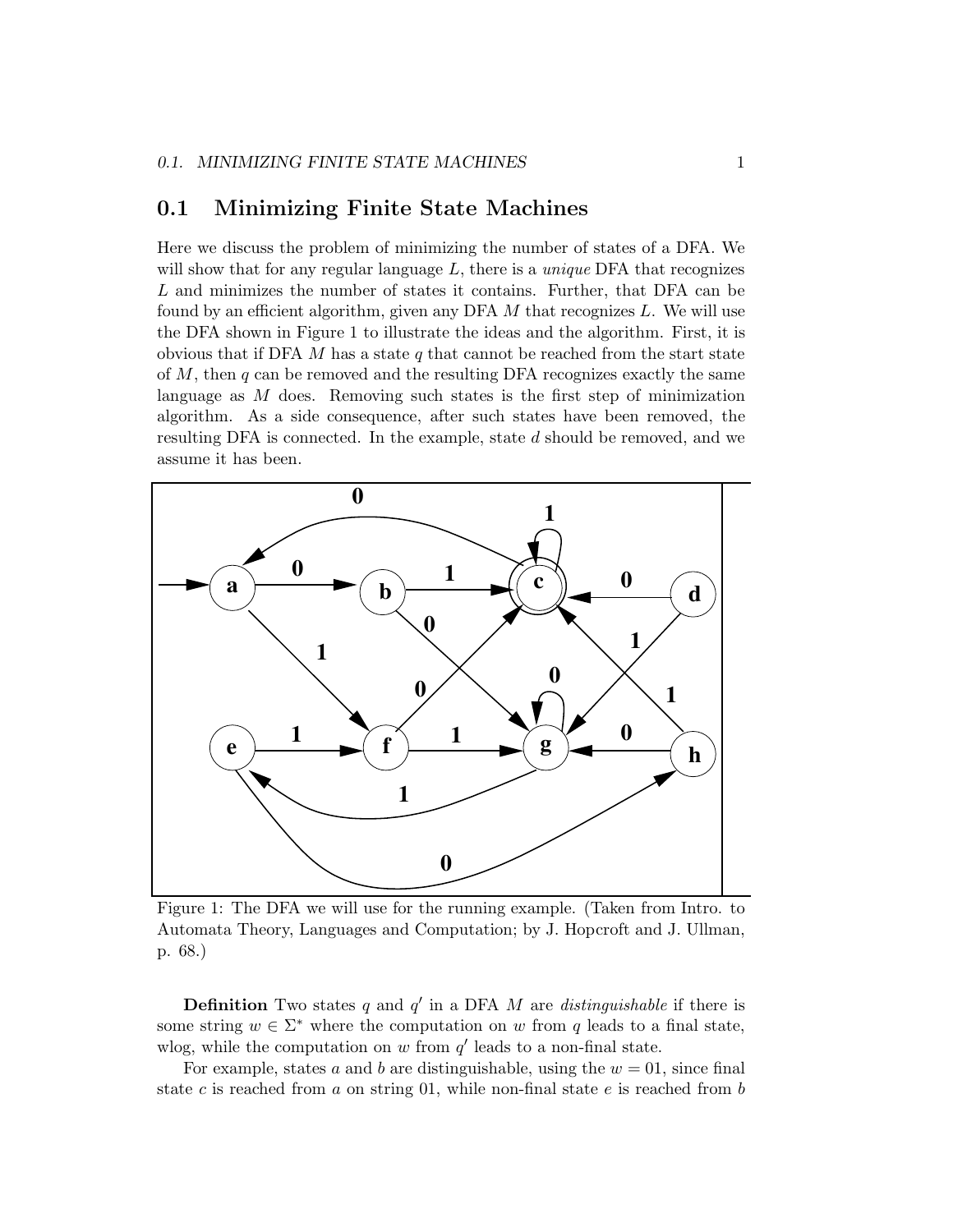on 01.

2

**Definition** Two states q and  $q'$  in a DFA M are called *indistinguishable* if for every  $w \in \Sigma^*$  the computation on w from q leads to a final state in M if and only if the computation on w from  $q'$  leads to a final state in M.

Note that we have only defined what it means for two states to be indistinguishable; we have ignored the question of how we can determine if two states are indistinguishable or distinguishable. That will come later.

Establishing that two states are indistinguishable is harder than establishing that two states are distinguishable, since it only takes one string to demonstrate distinguishability. However, in the example, we will see that states  $a$  and  $e$  are indistinguishable. As an exercise, you should try a few strings from states  $a$  and  $e$  and see that none of those strings show that states  $a$  and  $e$  are distinguishable.

The key observation at this point is that if q and  $q'$  are indistinguishable, then we can modify M as follows: for every edge into  $q'$ , redirect it into q; then remove  $q'$  and all of the edges out of it, from M. The new DFA, called  $M_1$ , now has one fewer states than  $M$ , but we claim that the language that it recognizes is the same as before. That is  $L(M_1) = L(M)$ . This is because any computation in M that reached  $q'$  and continued with a string w and ended in a final state of  $M$ , will now reach  $q$  and continue with  $w$  and end in the same final state of  $M_1$ . Conversely any computation that reached q' and continued with a string w and ended in a non-final state of  $M$ , will now reach q and continue with  $w$  and end in a non-final state of  $M_1$ . Further, computations in M that didn't reach q' will be unchanged in  $M_1$ , so  $L(M_1) = L(M)$ .

Note that the choice of which of the two states is called q and which is  $q'$ is arbitrary. Note also, that for any state  $q'' \neq q'$  in M, the set of strings that lead from  $q''$  to a final state in M is exactly the same as the set of strings that lead from  $q''$  to a final state in  $M_1$ . As an exercise, you should do the modification on  $M$  using states  $a$  and  $e$ , and then try out several strings to see that  $L(M_1) = L(M)$ .

Hence, two states in  $M_1$  will be indistinguishable in  $M_1$  if and only if they were indistinguishable in  $M$ . This will be an important point for efficiency of the algorithm to come.

Now if there are two states in  $M_1$  that are indistinguishable in  $M_1$  (equivalently, in  $M$ ), then we can again redirect edges and remove a state, as above. The modified DFA, call it  $M_2$ , will again recognize exactly the same language as M does. Further, two states will be indistinguishable in  $M_2$  if and only if they are indistinguishable in  $M$ . Suppose we continue this until there are no further indistinguishable pairs of states in the resulting DFA. At that point, call the DFA  $\vec{M}$  and note that  $L(\vec{M}) = L(M)$ .

**Definition** The procedure just described, creating  $\vec{M}$  from  $M$ , will be called the reduction procedure, and we say that a DFA is reduced if it does not contain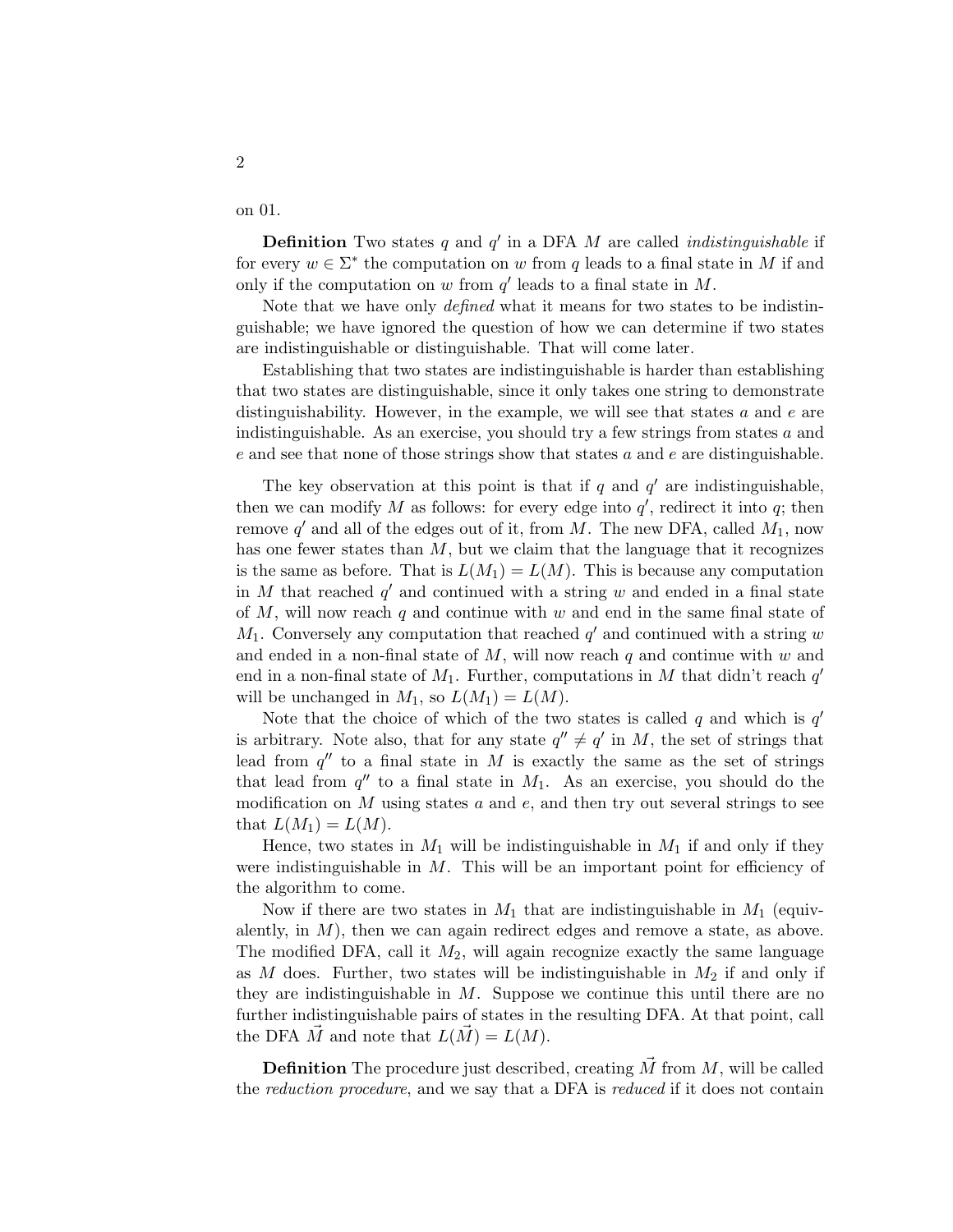any indistinguishable pair of states.

**Theorem 0.1.1** Let R and R' be two reduced DFAs such that  $L(R) = L(R')$ . Then  $R$  and  $R'$  are identical except for the labels used for the states. More formally,  $R$  and  $R'$  are isomorphic as directed graphs.

Proof We can extend the notion of indistinguishably of a pair of states,  $q, q'$ , to the case where q is in R and q' is in R': q and q' are indistinguishable, if for every  $w \in \Sigma^*$ , the computation from q leads to a final state in R if and only if the computation from  $q'$  leads to a final state in  $R'$ .

We will describe a search through  $R$  to define a one-one correspondence between indistinguishable states in  $R$  and  $R'$ . That correspondence will also be shown to define an isomorphism between R and  $R'$ , proving the theorem. To start, note that the two start states,  $q_0$  and  $q'_0$ , of R and R' respectively, are indistinguishable because  $L(R) = L(R')$ . So the two start states are mapped to each other in the correspondence.

Next, consider a character  $c \in \Sigma$ , and let  $q_1$  and  $q'_1$  denote the states in R and  $R'$  that are entered by a transition on c from states  $q_0$  and  $q'_0$  respectively. States  $q_1$  and  $q'_1$  must be indistinguishable, or else there is a string w such that the computation in  $R$  from  $q_1$  on  $w$  leads to a final state, wlog, and the computation in  $R'$  from  $q'_1$  on w leads to a non-final state. But then the computation on cw from  $q_0$  leads to a final state in  $R$ , and the computation on  $cw$  from  $q'_0$  leads to a non-final state in  $R'$ , contradicting the fact that  $q_0$  and  $q'_0$  are indistinguishable. So  $q_1$  and  $q'_1$  are indistinguishable. Now suppose there is another character  $d \in \Sigma$  such that the transition in R from  $q_0$  on d is to state  $q_1$  in R. Then the transition in R' from  $q'_0$  on d must be to  $q'_1$ . To see this, suppose instead that the transition from  $q'_1$  on d is to a state  $q' \neq q'_1$ . But, by the argument above, states  $q_1$  in R and  $q'$  in R' would be indistinguishable, so by transitivity, states  $q'_1$  and  $q'$ , both in R' would be indistinguishable, contradicting the assumption that R' is a reduced DFA. It follows then that every character in  $\Sigma$  that causes a transition from  $q_0$  to  $q_1$  in R, also causes a transition from  $q'_0$  to  $q'_1$  in R'. A symmetric argument shows that every character in  $\Sigma$  that causes a transition from  $q'_0$  to  $q'_1$  in R' causes a transition from  $q_0$  to  $q_1$  in R. Thus, the desired one-one correspondence between states of  $R$  and  $R'$  contains the correspondence  $(q_1, q'_1)$ . Further, the set of labeled edges from  $q_0$  and  $q_1$  in R is identical to the set of labeled edges from  $q'_0$  to  $q'_1$ .

Continuing as above, say with a DFS through  $R$ , we obtain the claimed oneone correspondence of states in  $R$  and  $R'$  and an isomorphism between  $R$  and  $R'$ , showing that R and R' have the same number of states, and are isomorphic as directed graphs.

Clearly, if a DFA  $M$  has the minimum number of states of any DFA that recognizes  $L(M)$ , then M must be reduced. It follows that what we have really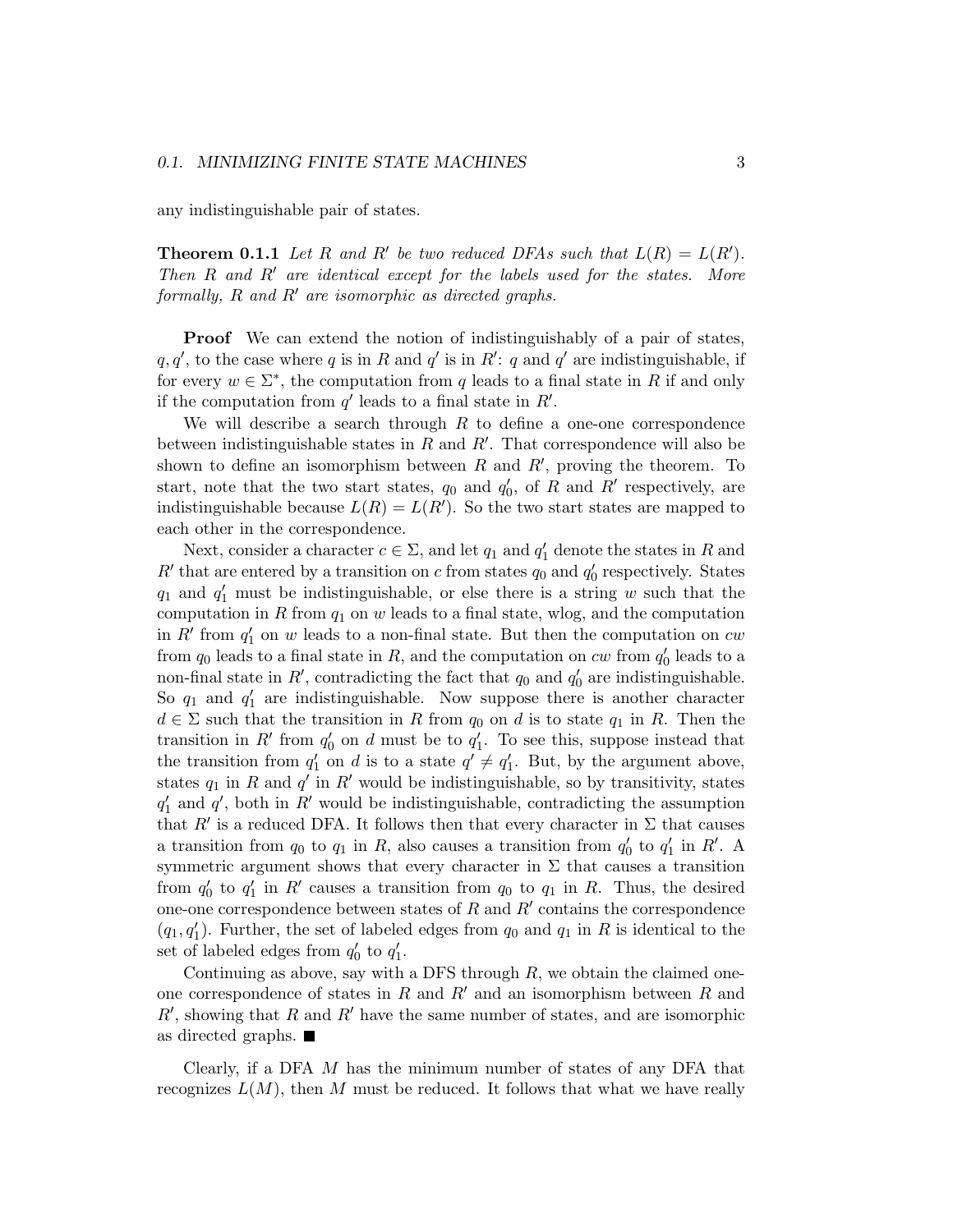shown in the proof of Theorem 0.1.1 is that the DFA that minimizes the number of states and recognizes  $L(M)$ , is unique up to relabeling of the states, and can be found from any DFA that recognizes  $L(M)$  by the reduction procedure. Summarizing, we have

**Corollary 0.1.1** Let M be a DFA and  $\vec{M}$  be the reduced DFA resulting from running the reduction procedure. Then  $\vec{M}$  has the minimum number of states of any DFA that recognizes  $L(M)$ , Further,  $\vec{M}$  is the unique DFA, up to isomorphism, that has the minimum number of states and recognizes  $L(M)$ .

## 0.1.1 Efficiently implementing the reduction procedure

Now we discuss how to efficiently implement the reduction procedure. Recall that as the procedure proceeds, two states q and  $q'$  in the current DFA, say  $M_i$  after i iterations, will be indistinguishable in  $M_i$  if and only if they are indistinguishable in M. Moreover, if q is indistinguishable from  $q'$ , and  $q'$  is indistinguishable from  $q''$  in M, then q is indistinguishable from  $q''$  in M. Hence the states of  $M$  partition into classes where in each class, every pair of states is indistinguishable, and any pair of states from two different classes are distinguishable. If we knew this partition, call it  $\Pi$ , then we could form the reduced DFA  $\vec{M}$  in  $O(n)$  time (details left to the reader, along with the answer to the question of why we need such detail, or similar details, in order to achieve a linear time bound). Hence the remaining problem is how to find partition Π. This can be done in  $O(n \log n)$  time with the *successive refinement algorithm* due to J. Hopcroft in 1971. We will only detail an  $O(n^2)$  time version of it, but may later sketch the main ideas of how to improve it to get  $O(n \log n)$  time.

We will show that at any point in the successive refinement algorithm, the states of M are partitioned into classes, with the **invariant** that every state  $q$  is distinguishable from every state not in the same class as q. Note that this invariant does not say that every pair of states in the same class are indistinguishable, and in fact, that will not be true until the algorithm terminates.

Let Π denote the current partition of states during the execution of the successive refinement algorithm. As the algorithm proceeds, partition Π becomes refined; that is, one or more classes in Π gets subdivided, and classes are never merged or expanded. We will see that when the algorithm terminates, the current  $\Pi$  will be the desired  $\Pi$ . As the algorithm proceeds, it also keeps a list of classes,  $L$ , of *potential splitters*. The algorithm terminates when  $L$  becomes empty.

To start, the initial partition  $\Pi$  consists of a class,  $F$ , containing the final states, and a class, N, containing the non-final states. Note that any final state is distinguishable from any non-final state, by the string  $w = \epsilon$ , i.e., the empty string. So the initial partition  $\Pi$  satisfies the claimed invariant. Initially,  $L$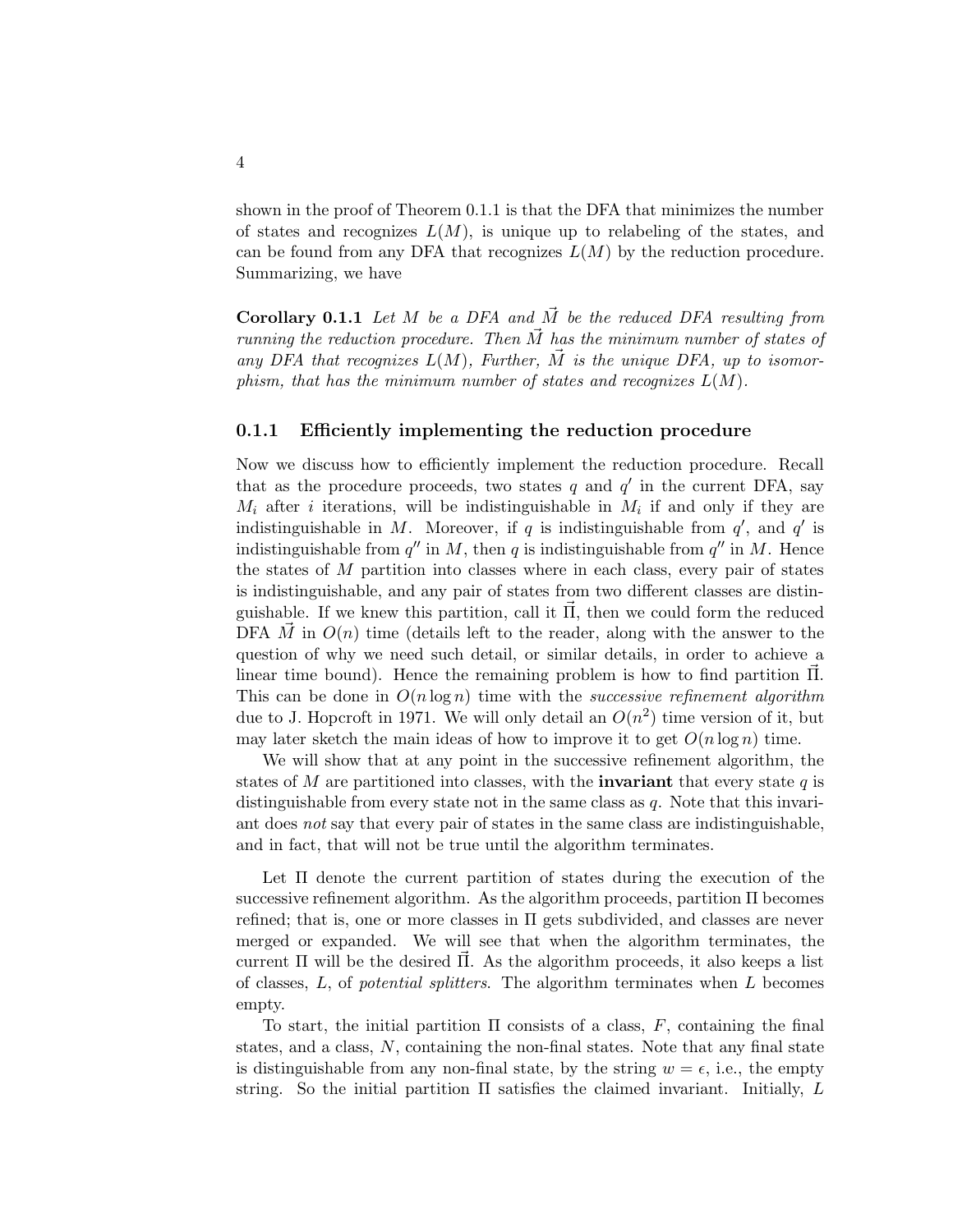consists of sets F and N. In the example, class F consists of  $\{c\}$  and N consists of  $\{a, b, e, f, g, h\}.$ 

The **general step** of the successive refinement algorithm is:

1) Remove one class, call it S, from L, and consider every character in  $\Sigma$  to be unmarked.

2) Pick an unmarked character c in  $\Sigma$ , and mark it.

3) Examine each class C in the current  $\Pi$  and find each state q in C such that  $\delta(q, c)$  is a state in S. Let  $C' \subseteq C$  be the set of such states. If  $C'$  is a non-trivial subset of C, then change  $\Pi$  by subdividing C into classes  $C'$  and  $C - C'$ ; and put classes  $C'$  and  $C - C'$  into L.

4) Go to Step 2) if there are any unmarked characters in  $\Sigma$ .

The successive refinement algorithm continues executing the general step until L is empty. We will show that at termination, partition  $\Pi$  is  $\Pi$ .

As an illustration, we show the details of the successive refinement algorithm on the running example. In the first general step, suppose the class  $F = \{c\}$  is removed from L and assigned to S, and suppose the first character picked and marked is 0. The algorithm then examines each class  $C$  in  $\Pi$ . The first class is  $F$ , but since it only has one element, it can't subdivide further, so it then examines class N. It goes through the states in N and sees that for character 0, state f goes to state  $c \in F$  (i.e.,  $\delta(f, 0) = c \in F$ ), but none of the other states of N do. So class N subdivides into classes  $\{f\}$  and  $\{a, b, e, g, h\}$ . We will call those two classes  $C_3$  and  $C_4$ . So at this point  $\Pi = \{F, C_3, C_4\}$ ; i.e.  $\Pi = \{\{c\}, \{f\}, \{a, b, e, g, h\}\}.$  After the two new classes are put into L, L is the list  $(N, C_3, C_4)$ .

The algorithm is not finished with the first general step, because character 1 is still unmarked. Classes  $F$  and  $C_3$  each contain only a single element, so they won't subdivide further, but in class  $C_4$ , states b and h go to a state in class N (i.e., state c) on character 1, while the other states in  $C_3$ do not. Hence  $C_3$  subdivides into classes  $C_5 = \{b, h\}$  and  $C_6 = \{a, e, g\}$ . So, the updated  $\Pi = \{F, C_3, C_5, C_6\} = \{\{c\}, \{f\}, \{b, h\}, \{a, e, g\}\}.$  The updated  $L = (N, C_3, C_4, C_5, C_6)$ . Only at this point is the processing of the first class S removed from L complete, ending the first general step.

The second general step removes class  $N$  from  $L$ , making it  $S$ . What happens when the chosen character is 0? Class  $F$  can't subdivide, so it is skipped. Class  $C_5 = \{b, h\}$  does not subdivide on 0, because both  $\delta(b, 0)$  and  $\delta(h, 0)$  equal state c, which is not in S, so  $C' = \emptyset$  in this case. Similarly, class  $C_6 = \{a, e, g\}$  does not subdivide on 0, because  $\delta(a, 0) = b \in S$ ,  $\delta(e, 0) = h \in S$  and  $\delta(g, 0) = g \in S$ , so  $C' = C_6$ . As an exercise, verify that no class in  $\Pi$  subdivides when the marked character is 1. So, after the second general step, Π is unchanged, but the updated  $L = (C_3, C_4, C_5, C_6)$ .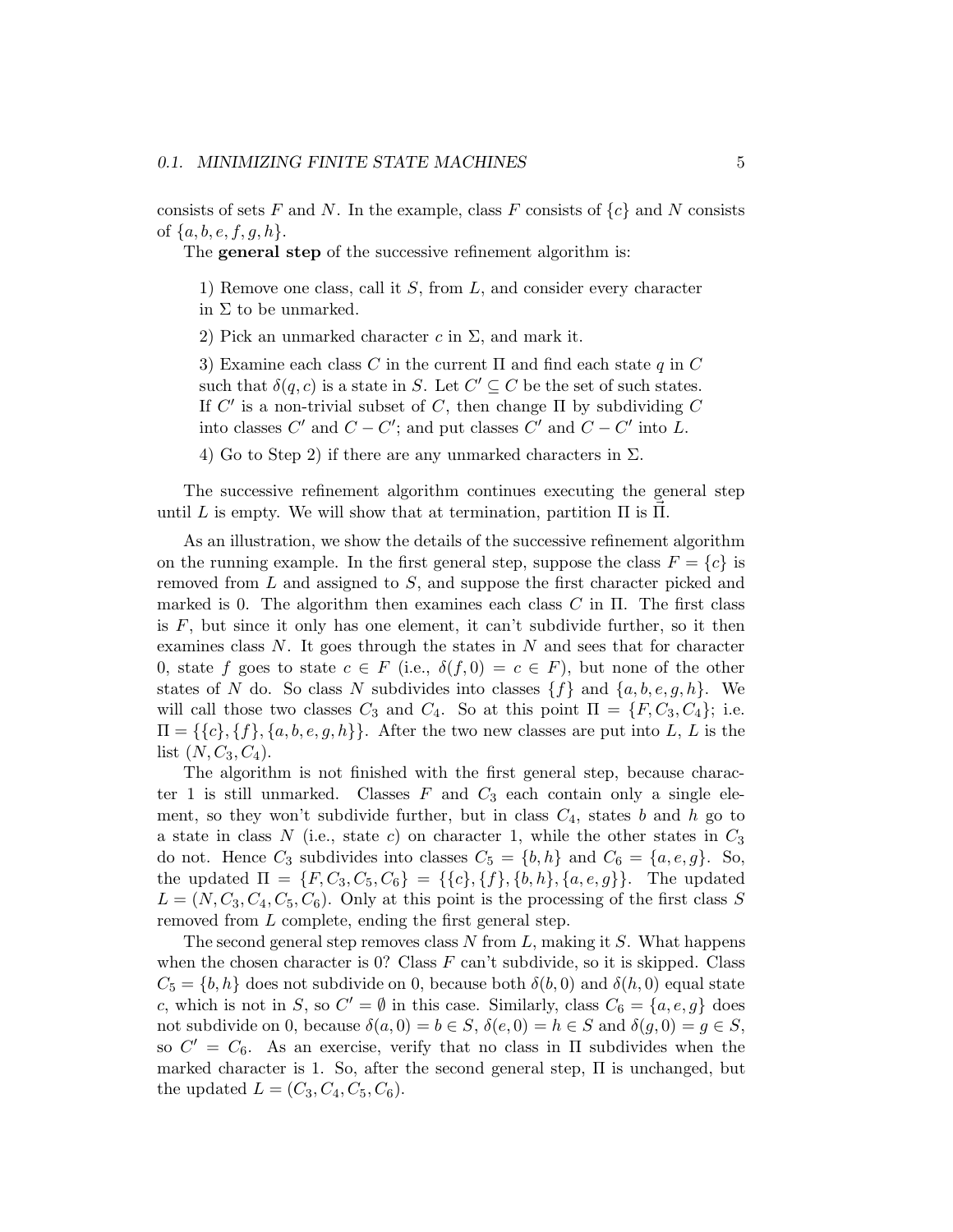The third general step removes  $C_3 = \{f\}$  from L, making it S. When the picked character is 0, no class subdivides, but when the marked character is 1, class  $C_6$  subdivides into classes  $C_7 = \{a, e\}$  and  $C_8 = \{g\}$ . As an exercise, verify this. So after the third general step  $\Pi = \{F, C_3, C_5, C_7, C_8\}$  and  $L =$  $(C_4, C_5, C_6, C_7, C_8).$ 

In each of the next five general steps,  $\Pi$  does not change, so when  $L$  is empty,  $\Pi = \{F, C_3, C_5, C_7, C_8\} = \Pi$ , and the successive refinement procedure is complete on this example.

After  $\Pi$  has been found, we use it in the reduction procedure on the DFA M in the running example. The reduced DFA  $\vec{M}$  is shown in Figure 2.  $\vec{M}$  is the unique DFA that recognizes language  $L(M)$  and minimizes the number of states.



Figure 2: The unique minimumn state DFA  $\vec{M}$  that recognizes  $L(M)$ , where M is shown in Figure 1. Each state shows the set of states of  $M$  merged into a single state in  $\dot{M}$ .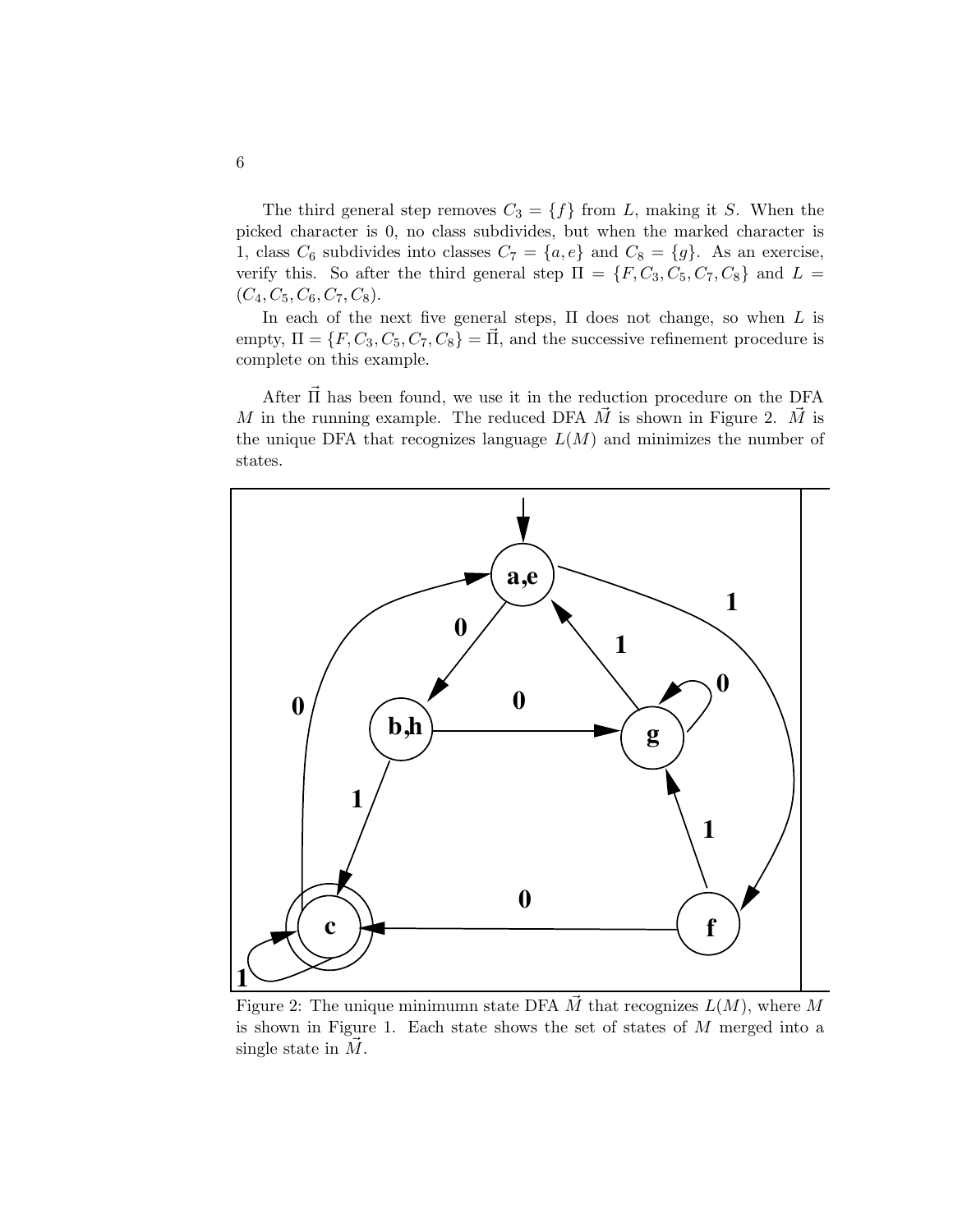## 0.1. MINIMIZING FINITE STATE MACHINES 7

Implementation details We now discuss some implementation details for the successive refinement algorithm. When  $\Pi$  is implemented as a set of linkedlists, one for each class in  $\Pi$ , each general step needs only  $O(n)$  time. In more detail, we assume that the states of  $M$  are numbered consecutively, so that we can use the state number as an index into an array Q. When we remove S from  $L$ , we use S to find and mark all the states in Q that are in S. This takes  $O(|S|) = O(n)$  time. Having the marked Q will allow us to check if a given state q is in S, in constant time. Then, for a character  $c \in \Sigma$ , and a class C in  $\Pi$ , we create a pointer  $p$  to the start of the list for  $C$ , and traverse the linked-list for C, examining each state  $q \in C$ . We use the transition table to determine the state  $\delta(q, c)$  and check, in constant time using Q, if that state is in S. If it is, then we move it to the position in the linked-list for C that is pointed to by  $p$ , and increment  $p$  by one position. When the scan of  $C$  is complete,  $C'$  consists of the states in C from position 1 to  $p-1$ , and  $C - C'$  consists of the states from position  $p$  to the end of the linked-list. The two lists are then separated at point p. The time for this is  $O(|C|)$ . Therefore, the time over all the classes in  $\Pi$ , is  $O(n)$ , for the fixed character c and the class S. This scan of the classes of  $\Pi$  has to be repeated for each of the  $|\Sigma|$  characters, but since  $|\Sigma|$  is assumed to be a constant number, the total time for the scans in the general step, for a given S, is still  $O(n)$ . Finally, after all of the scans are finished, for that S, we use  $S$  again to find and unmark all of the marked states in  $Q$ . That again only takes  $O(n)$  time, so the total time for the general step, for each S removed from L, is  $O(n)$ .

We claim that if C is already in  $L$ , and  $C'$  is non-trivial, then the algorithm will still be correct if we remove C from L when  $C'$  and  $C - C'$  are added to L. With the correct data-structures, this can be done in constant time, and clearly it improves the running time to have fewer potential splitters to check. However, removing C will complicate the proof of correctness of the successive refinement algorithm, and the removal of C is not needed for correctness or for the  $O(n^2)$  time bound, so we leave C in L. (We leave it to the reader as a good exercises to prove that the algorithm remains correct if  $C$  is removed from  $L$  in this case, and how to find and remove  $C$  from  $L$  in constant time.)

## Correctness and time analysis of the successive refinement algorithm: Recall that the invariant holds when the algorithm starts, i.e., that every state q in DFA M is distinguishable from every state not in the same class as  $q$ . Suppose that the invariant holds up until some point in the algorithm; let Π be the partition at that point, and let  $S$  be the next class removed from  $L$ . Note that S may not be a current class in  $\Pi$ , since the partition may have been refined since the time when S was put into L. Still, at the point when S was put into L, every state q in S was distinguishable from every state not in S (by the invariant), and that property can not be changed by further refining of the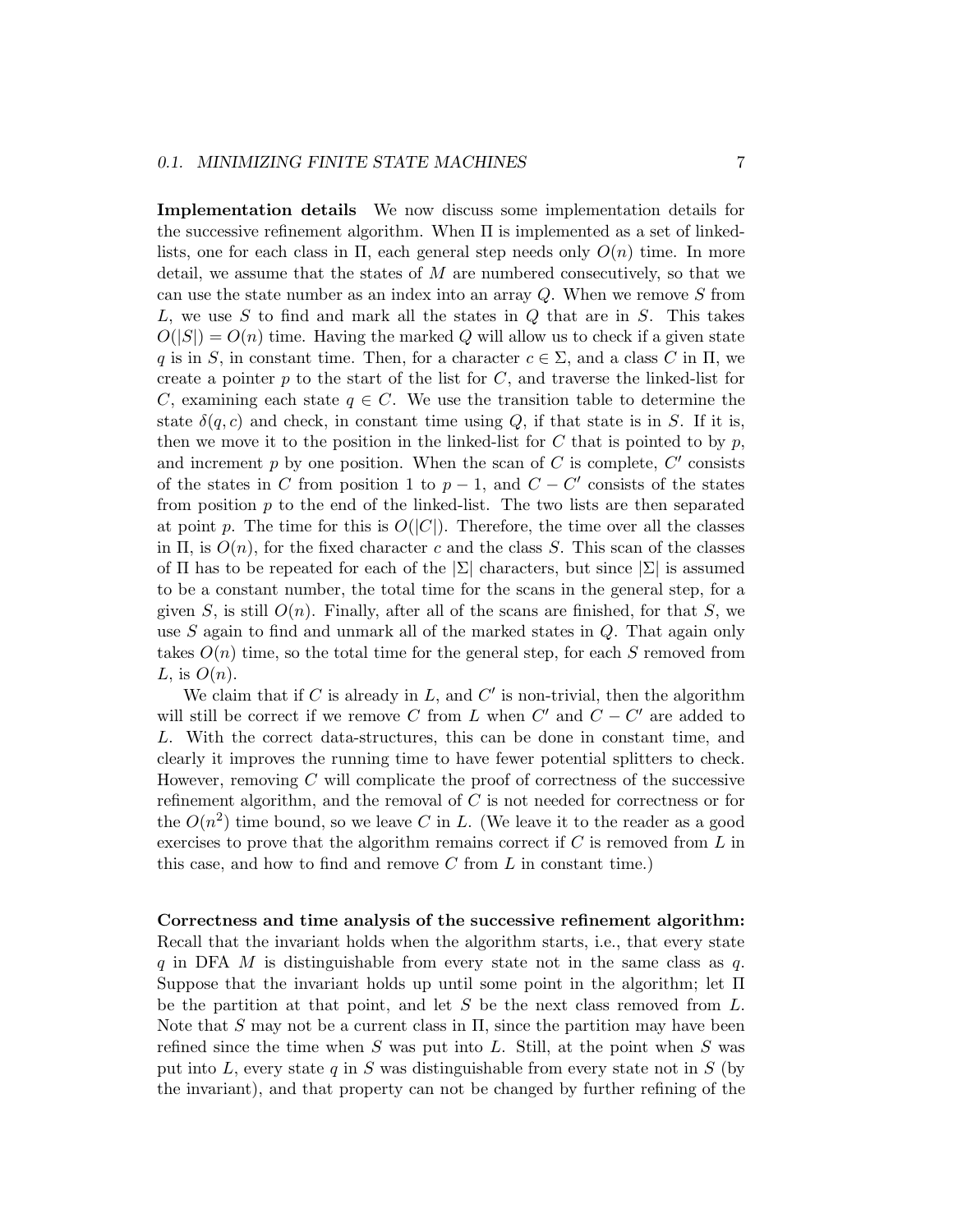states of the partition (even if S was subdivided). So at the point when  $S$  is removed from  $L$ , every state in  $S$  is distinguishable from every state not in  $S$ .

Now consider what happens in the general step, for a chosen character  $c \in \Sigma$ , when a class C subdivides into classes C' and  $C - C'$ . That means that for every state q in C',  $\delta(q, c)$  is a state, q<sub>S</sub>, in S, while for every state  $\overline{q}$  in  $C - C'$ ,  $\delta(\overline{q}, c)$ is a state  $\overline{q}_S$  not in S. But any state in S is distinguishable from any state not in S (by the discussion above), so states  $q_S$  and  $\overline{q}_S$  are distinguishable. It follows that q and  $\overline{q}$  are distinguishable, and more generally, every state in C' is distinguishable from every state in  $C - C'$ . Now before the subdivision of  $C$ , every state in  $C$  was distinguishable from every state not in  $C$  (by the invariant), and so every state in  $C'$  or  $C' - C$  is distinguishable from every state not in  $C'$ or  $C' - C$ , and so the invariant continues to hold after the subdivision of C. This proves that the invariant holds throughout the algorithm.

Now to finish the proof of correctness, i.e., that the successive refinement algorithm finds  $\Pi$ , we claim that at termination, for every class C in  $\Pi$ , every pair of states in C are indistinguishable. Suppose not, so that there is some counterexample to the claim. That is, there is a class C in  $\Pi$  that contains states q and  $q'$  that are distinguishable. That means that for some string w, the computation from  $q$  on  $w$  reaches a final state, wlog, but the computation from  $q'$  on w does not. Over all such counterexamples to the claim, let  $C, q, q'$ be the class and pair of states that has the *shortest* string  $w$  demonstrating that q and q' are distinguishable. Clearly, w is not  $\epsilon$ , for if it were, then exactly one of  $q$  or  $q'$  would be a final state, but classes all final states and non-final states were separated into classes  $F$  and  $N$  respectively, at the start of the algorithm, and classes are only refined during the algorithm. So  $|w| \geq 1$ . Let  $w_1$  be the first character of w; let  $\delta(q, w_1) = q_1$ , and  $\delta(q', w_1) = q'_1$ . If  $q_1$  and  $q'_1$  are in the same class of  $\Pi$ , then there is a counterexample with a string of length  $|w| - 1$ , contradicting the choice of w. One the other hand, if  $q_1$  is in a class  $\tilde{C}$  and  $q_1'$ is not, then when  $\tilde{C}$  was removed from L (and it has been removed since L is empty), and the picked was set to  $w_1$ , the algorithm should have subdivided class  $C$ , putting  $q$  and  $q'$  in different classes. This is again a contradiction, so there is no counter-example to the claim. So, at termination, every pair of states in the same class in  $\Pi$  are indistinguishable, and every pair of states that are in different classes in  $\Pi$  are distinguishable. Hence, the partition at the end of the successive refinement algorithm is the desired  $\Pi$ , and the algorithm is correct.

For the time analysis, note that the number of possible subdivisions is bounded by  $n-1$ , since we start out with two classes in the partition, and each subdivision increases the number of classes in  $\Pi$  by one, and the number of classes can be at most n. Hence, at most  $2n$  classes are ever put into  $L$ , so at most  $2n$  classes are ever removed from L. When a class S is removed from L, the general step needs  $O(n)$  time, so the total time for the successive refinement algorithm is  $O(n^2)$ .